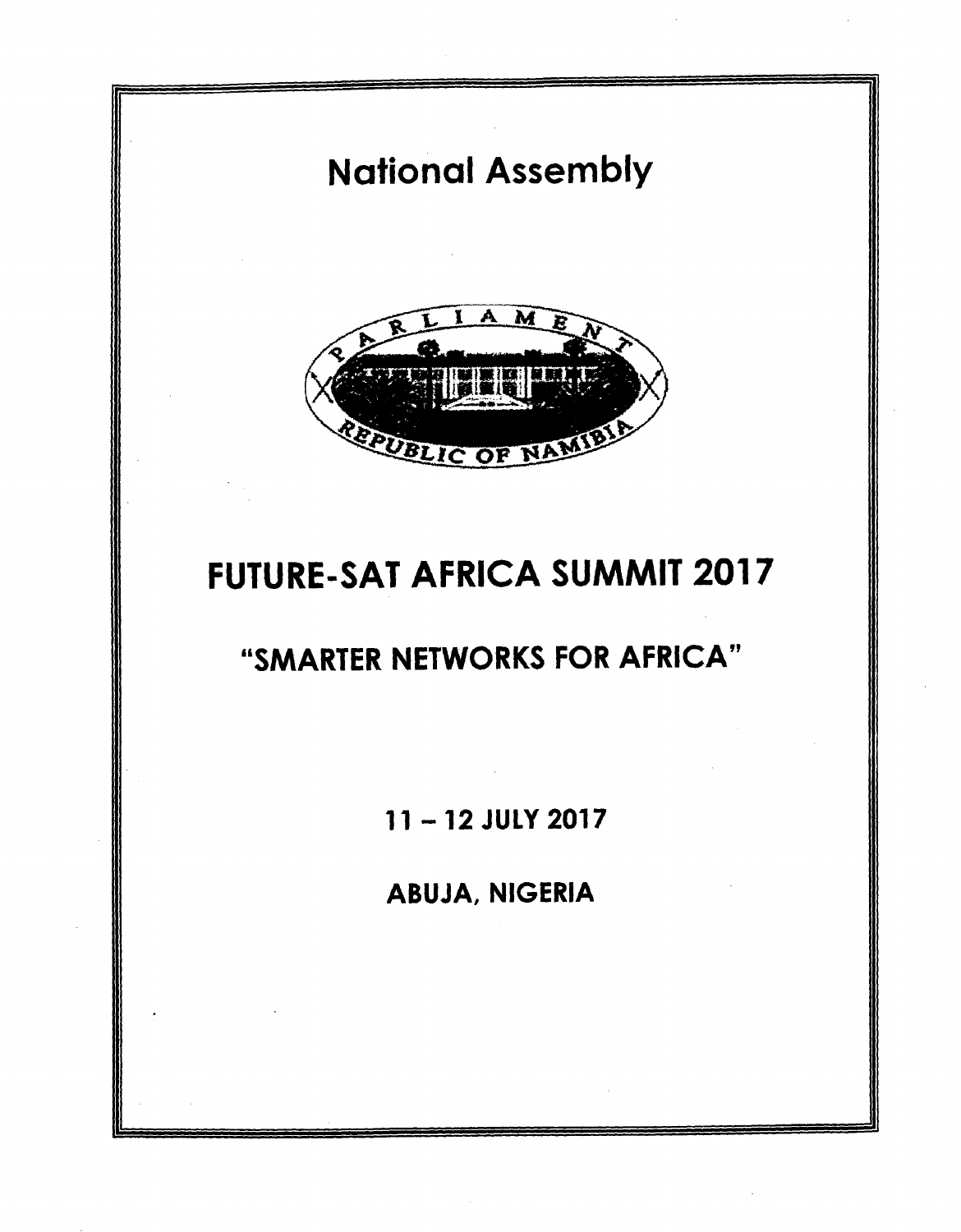## **Contents**

 $\bar{\lambda} = \bar{\lambda}$ 

 $\mathcal{L}$ 

 $\sim$  $\sim 100$  km s  $^{-1}$  $\sim 10$  .<br>Links

 $\ddot{\phantom{a}}$ 

 $\mathbf{r}$ 

| 1.               | <b>INTRODUCTION AND BACKGROUND</b>                                                                     |                |
|------------------|--------------------------------------------------------------------------------------------------------|----------------|
| 2.               | <b>METHODOLOGY</b>                                                                                     |                |
| 2.1              | <b>WORKSHOP PARTICIPANTS</b>                                                                           | $\overline{2}$ |
| $2.2\phantom{0}$ | PURPOSE OF THE REPORT                                                                                  | $\overline{2}$ |
| 3.               | <b>FINDINGS AND DISCUSSION</b>                                                                         | $\overline{2}$ |
| 3.1              | GVF: NEWSPACE CONSTELLATIONS: EXPANDING THE SATELLITE ECOSYSTEM                                        | 2              |
| $3.2\,$          | SMART CITY CONNECTIVITY: ROLE OF ICT AND SMART INFRASTRUCTURE                                          | $\mathbf{2}$   |
| 3.3              | NETWORK SECURITY                                                                                       | 3              |
| 3.4              | NETWORK RELIABILITY                                                                                    | 4              |
| 3.5              | ACCESS TO INFORMATION AS AID - REFUGEE CONNECTIVITY PROGRAMME<br>EUROPE $(2015 - 2017) - A$ CASE STUDY | 4              |
| 3.6              | YAHSAT CONNECTED WORLD                                                                                 | 5              |
| 4.1              | <b>CONCLUSIONS</b>                                                                                     | 5              |
| 5.               | <b>RECOMMENDATIONS</b>                                                                                 | 6              |

 $\lambda$ 

 $\hat{\boldsymbol{\beta}}$ 

÷.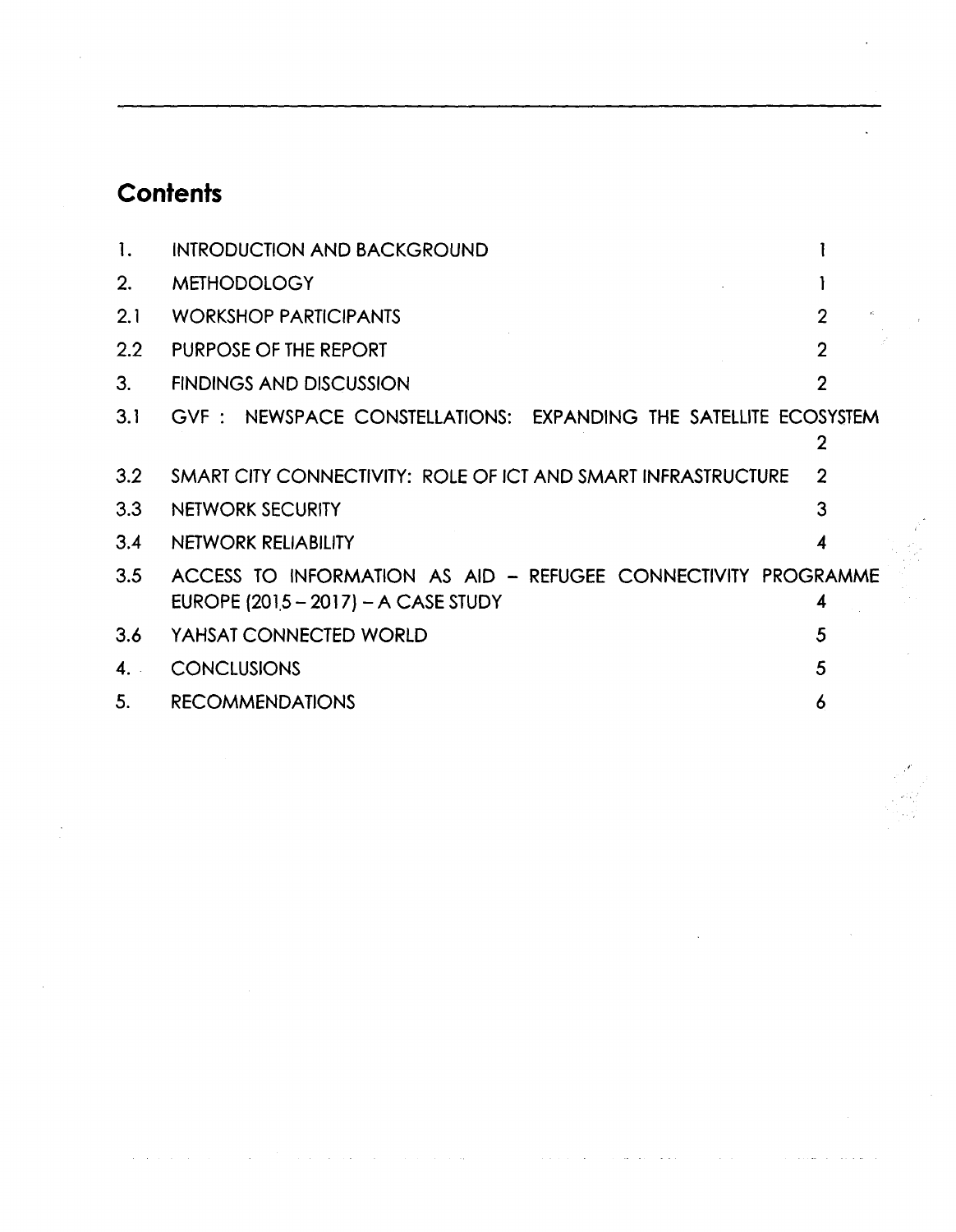## **ACRONYMS**

- A4AI Alliance for Affordable Internet
- CAPEX Capital Expenditure
- GVF Global VSAT Forum
- HTS High Throughput Satellite
- ICT Information, Communication Technology
- ICT & I Information, Communication Technology and Innovation Committee
- ISP Internet Service Providers
- Mbps Megabits per second
- MHz Megahertz
- OTT Over-the-top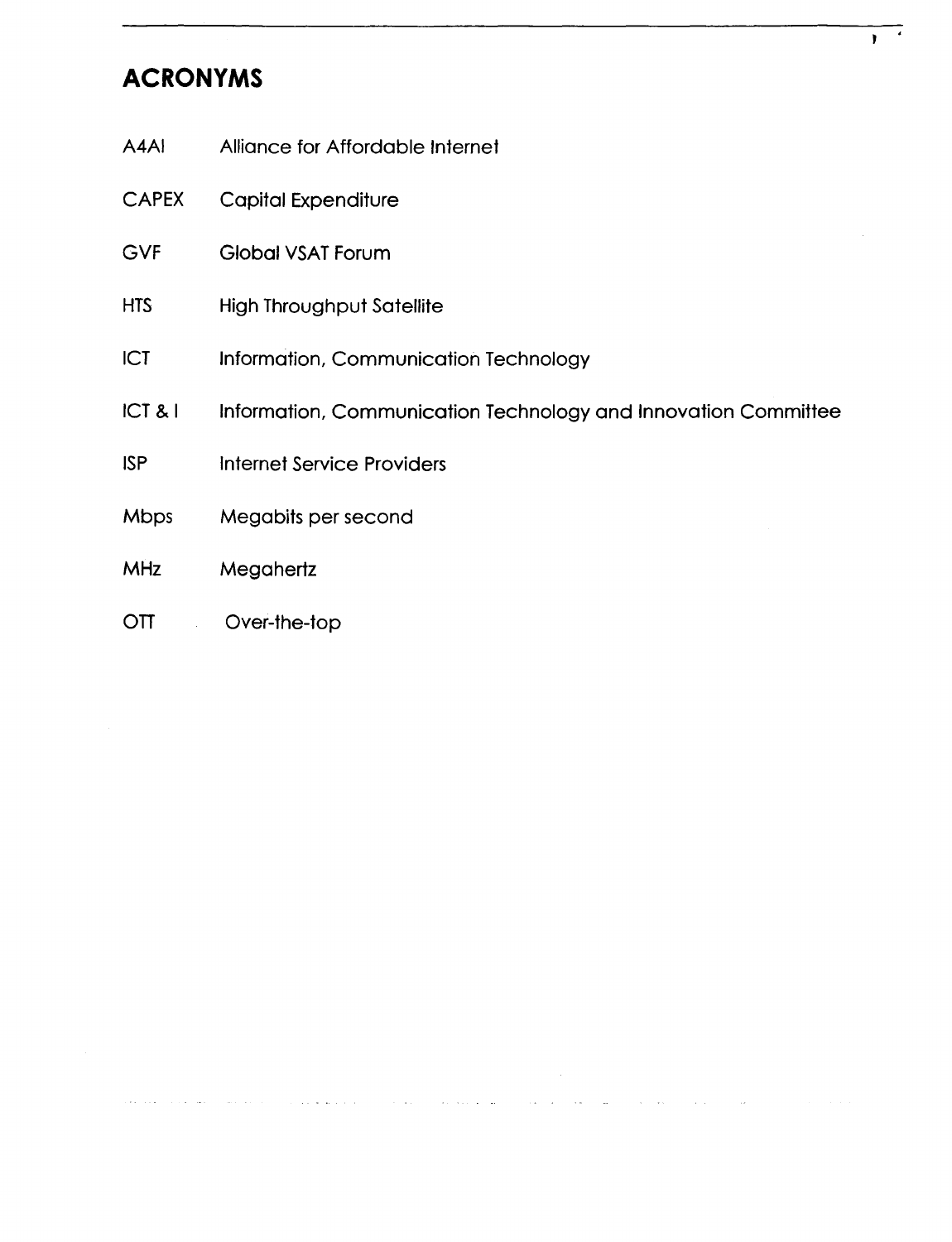## **1. INTRODUCTION AND BACKGROUND**

The Parliamentary Standing Committee on Information, Communication Technology and Innovation (ICT) as part of its consolidation of relationship with international ICT stakeholders, received an invitation to attend the Future-Sat Africa Summit 2017 which took place from 11 - 12 July 2017 in Abuja, Nigeria. The Committee was represented by Hon. Rebekka Ndapandula Nakale-Ipinge, Hon Themistokles Dudu Murorua and Ms Charmaine Groenewald, (Parliamentary Clerk).

Future-Sat Africa is an initiative conceived by the global satellite industry key players with the intention of bridging the relationship between Satellite and Terrestrial services as technology providers. The summit focused on the need for integration and collaboration between satellite and terrestrial technologies and the purpose of connectivity, rather than just reviewing the technologies in isolation.

The Summit was organised by Extensia Limited in partnership with the Global VSAT Forum (GVF) and the Nigeria Ministry of Communication. GVF is the single and unified voice of the global satellite industry, an independent, non-partisan and non-profit organization with member companies from throughout the world. It brings together organisations engaged in the delivery of advanced broadband and narrowband satellite services to consumers and commercial and government enterprises worldwide.

## **2. METHODOLOGY**

Through different presentations, dedicated sector case studies, different perspectives on connectivity requirements for emergency showcase NGOs, education institutions and large enterprises. These insights illustrated the need for network diversity, effective planning and collaborative thinking when it comes to aligning network developments with end userrequirements.

Furthermore lively panel discussions combined insight perspectives of one of Africa's leading satellite connectivity providers Yahsat, with a fibre focused; Nigerian IPS - BCN; VSAT connectivity provider; Hughes and Rural Connectivity service provider - NuRAN to get a balanced view on how a country can enjoy the benefits of multiple technologies in order to achieve robust connectivity and how service providers must be open to exploring all options when it comes to developing their networks.

GVF launched their SatAfrica Working Group with a parallel session for policymakers and regulator setting up the opportunity for engagement, collaboration and open dialogue between the satellite industry, policy makers and regulators in Africa to ensure further alignment.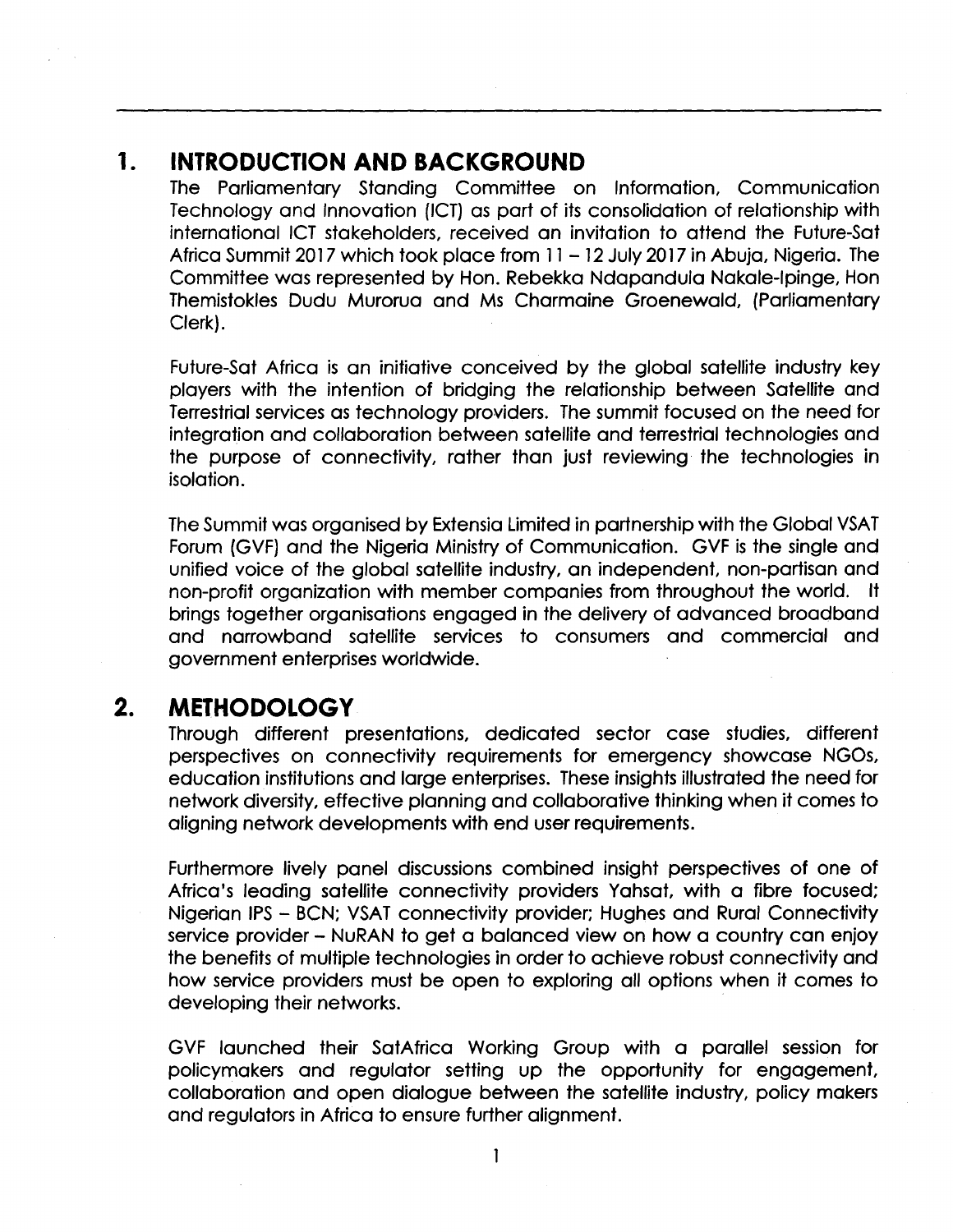#### **2.1 WORKSHOP PARTICIPANTS**

Over 150 delegates across 16 Countries (of which 10 are African countries) gathered in Abuja, Nigeria and discussed the backdrop of a rapidly evolving connectivity agenda in Africa and on the verge of major evolutions in the global satellite sector.

 $\overline{\phantom{a}}$ 

The summit was attended by a unique blend of key decision makers from across Africa including, Policy Makers, Regulators, Service Providers, Broadcasters and Major ICT end users and senior representatives from the Global Solutions and Consulting markets.

#### **2.2 PURPOSE OF THE REPORT**

The report intends to provide a summary on what transpired at the summit and to identify possible best practices that could be used in Namibia. For the purpose of this report, information on the summit attended by the delegation, which are of significance to Namibia is highlighted below:

## **3. FINDINGS AND DISCUSSION**

#### **3.1 GVF: NEWSPACE CONSTELLATIONS: EXPANDING THESATELLITEECOSYSTEM**

There is an accelerated growth in the converging satellite ecosystem as currently, satellites already deliver mobile backhaul, push data services, linear and non-linear TV, converged media, broadband services, many M2M services that will be part of the 5G ecosystem. By 2020-2025 there will be over 100 High Throughput Satellite (HTS) in the orbit delivering Terabits of Connectivity across the world using Ku and Ka bands. Satellites provide high-level cyber-resilience. High Throughput Satellites (HTS) creating fast, affordable and available broadband over satellite. HTS is not the only key enabler for backhaul, though, ground terminals need to play their role and adapting to new market requirements. In addition modems evolving from handling a couple of megabits per second (Mbps) to hundreds of Mbps, ground terminals must improve efficiencies in terms of Mbps per MHz, keep Capital Expenditure (CAPEX) at reduced levels, perform traffic optimization, optimally support "bursty" traffic and allow bandwidth pooling, support security applications and encryption and optimize media traffic.

#### **3.2 SMART CITY CONNECTIVITY: ROLE OF ICT AND SMART INFRASTRUCTURE**

The modernized human life revolves around the city that 100 years ago less than 20% of people lived in an urban area while in 1990 less than 30% of the global population lived in a city whereas in 2010 greater than 50% lives in an urban area. By2050 this proportion will increase to 70%.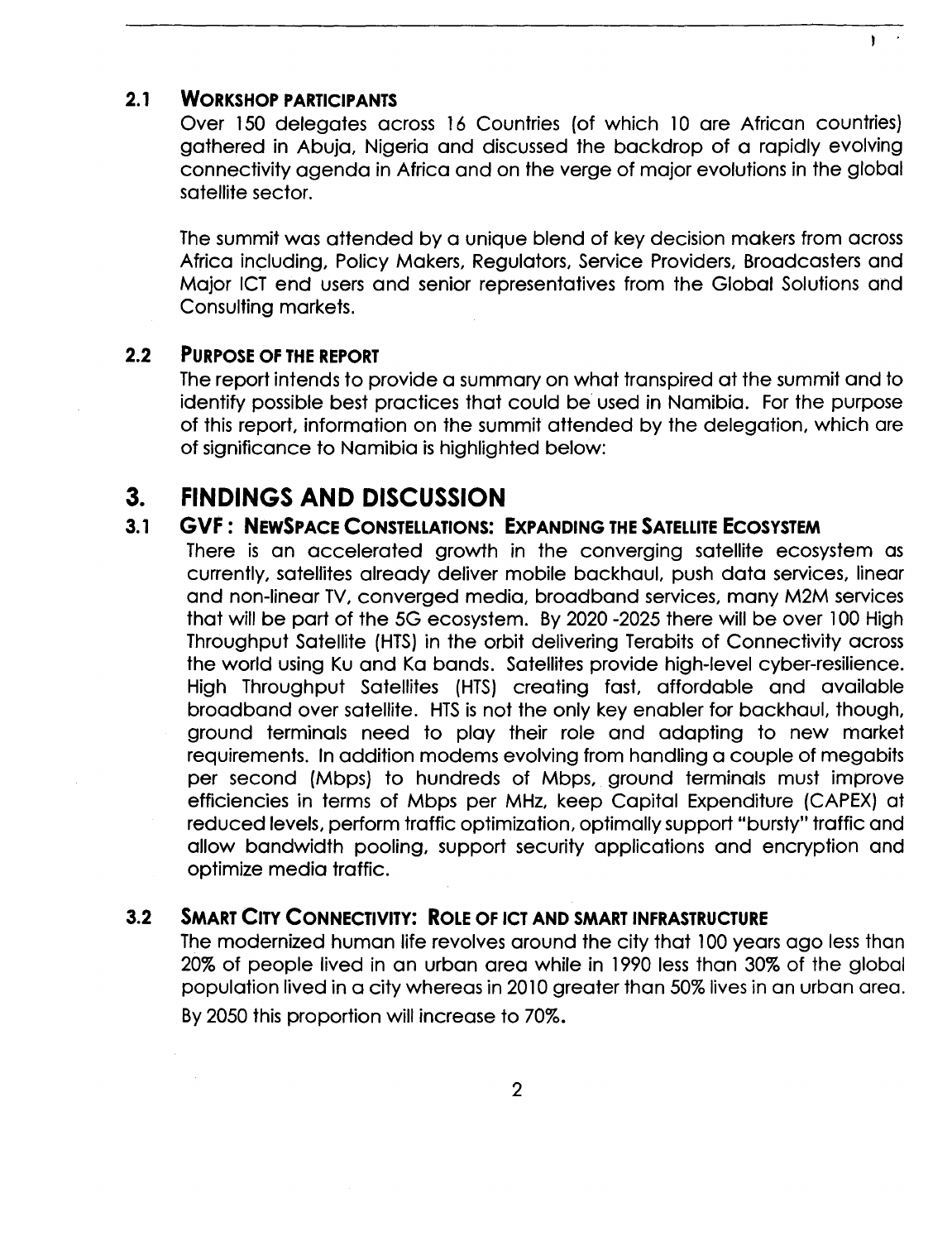Africa is witnessing rapid urbanizing growth as currently 40% of Africans live in urban areas and this equates to roughly 414 Urban Dwellers. As a result, urban areas are getting more and more congested and it brings numerous challenges like education, employment, housing, infrastructure, health care, transportation and energy. Managing urban areas has become one of the most important developmental challenges of the 21st century.

It is important to understand that Africa is a very large and very complex place with many unique challenges. It has a different urbanization model whereas socio-economic conditions in African cities are now the most unequal in the world and this threatens stability, affecting the continuity of African cities as sociopolitical human ecosystems.

Africa is a rapidly expanding continent, with urbanization rising incomes and better living standards. The current socio-economic conditions in African cities make it unique in the global context. However traditional methods and approaches are not going to work unless they are fully integrated. ICTon its own will not do this as we need an effective and integrated strategy that looks at people, processes and technology across societies. The African ideas of smart city connectivity framework has shown potential to provide this integration. Africans should work together to provide the connectivity which will enable the reliability and bandwidth required to deliver this much needed services.

#### **3.3 NETWORK SECURITY**

Cybersecurity attacks are happening all the time and becoming more prevalent. The number of cybercrimes that occur is increasing at a rapid rate whereas cybercriminals are operating at the speed of light while law enforcement moves at a low speed.

Cyberspace is an environment that combines people, processes and technology. It is not borderless because it perceived as borderless but its borders are seamless to the end user. Every country has its own cyberspace which is defined by its national infrastructure. Implications are that threat actors carry out their activities in an apparently seamless environment, while the law enforcement operatives are constrained by issues of jurisdiction. Nigeria through the 2015 National Cybersecurity Policy and the National Cybersecurity Strategy recognizes cyberspace as the 5th domain of warfare after Land, Sea, Air and Outer-space.

Billions of dollars are lost every year by such attacks. According to statistics 0,80% of Nigeria's GDP is lost to cybercrime (N\$137 billion annual direct losses), 45.3%of internet users suffered attack in the third quarter of 2015 while between 13 April 2015 and 1 February 2016, 3,599 breaches of Nigeria domains with 2.518 websites defaced. The more people are interconnected to cyber space, the more they are at risk to cyber threats.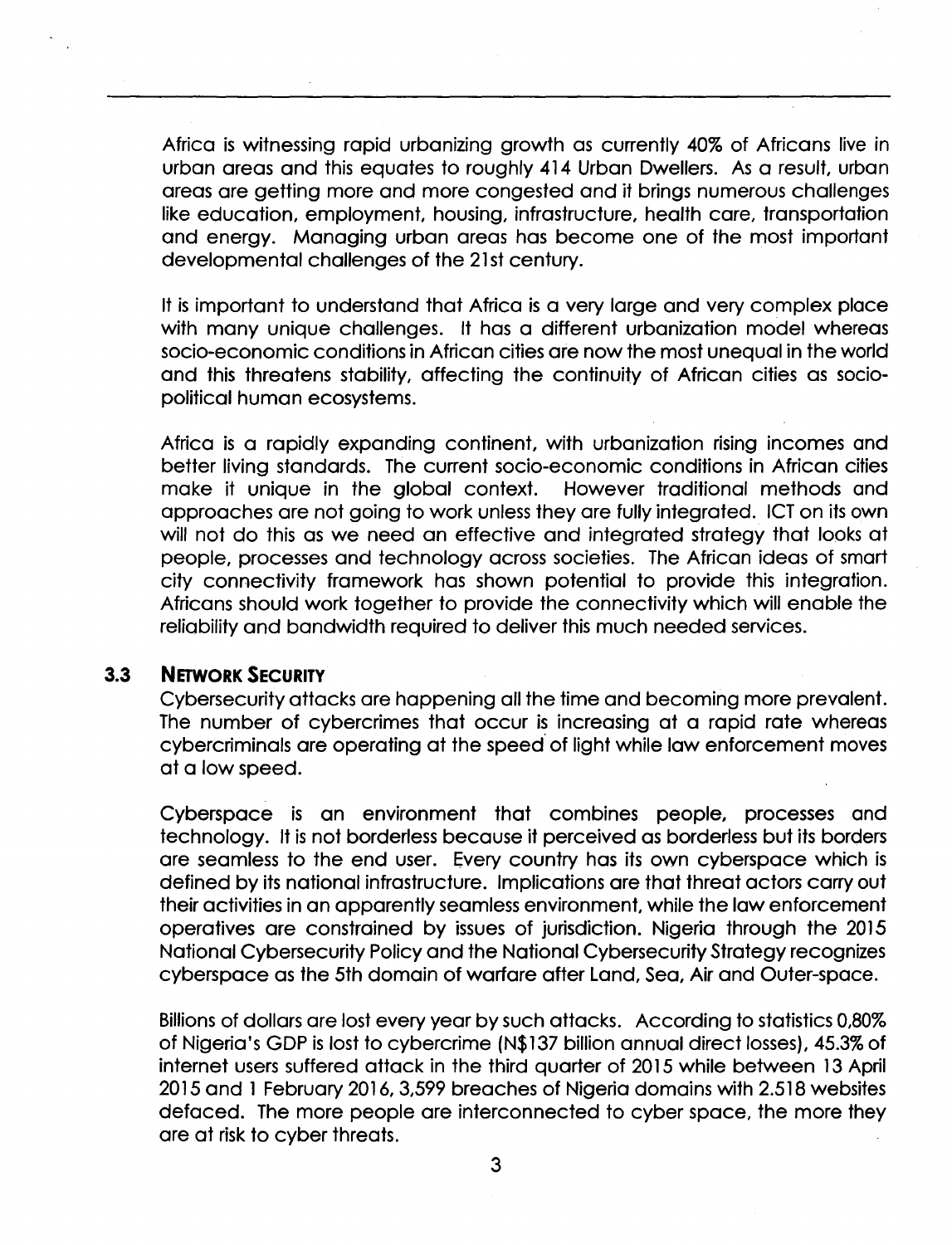Cybercrimes are evolving through large scale such as, (i) wide spreading incident (e.g. virus, worm outbreak), (ii) script kiddies and crackers (professionals, organized Cyber-gangs) and (iii) motivation for fun (peer recognition). Cybercrime is fueled by opportunity, interconnectedness and ignorance. The motivation behind cybercrime are categorised by the following aspect:

- i) Financial Make money fraudulently or steal money outright;
- ii) Political Cyber War: one nation attacking another Hacktivists; and
- iii) Personal Enjoy the challenge and risk disgruntled current or former employees

As has been evidenced over the past years, cyberattacks are part of the new reality. The best way to combat against cyberattacks is to build cyber resilience which relies on far more than just securing the perimeter. An emphasis on resilience are to develop proposals for policy and norms coherence related to the security as well as stability in and of cyberspace, to support information exchange and capacity building as well as research and advocacy.

#### **3.4 NETWORK RELIABILITY**

Nigerians and all Internet Service Providers (ISPs) that were connected to Glo1 and SAT-3 suffered a great set back on internet connectivity. Major ISP's nightmare that encounter to submarine cables caused internet disruptions and affecting millions of users across Nigeria. Several ISP's were affected and network performance degraded. Other hurdles were local network disruptors caused by copper scavengers, damage to local fibre cables, poor infrastructure, high cost of ROW, no redundancy, rogue operators, frequency interference, high cost of tower rental and community issues.

Due to set back on internet connectivity, a coalition called Alliance for Affordable Internet (A4AI) was established in 2014 to address goals of open, affordable Internet access to all Nigerians. In order to achieve these goals, the coalition came up with a solution for High Throughput Satellites, ISP's Celestial Solution which provide a high-speed broadband across all territories, education and health, small and medium businesses, farms administrations, Post offices as well as all residential uses up to 100Mbps with download speed above 99%availability. Compared to terrestrial technologies, satellites offer unrivalled coverage and reliability, while providing high speeds at an affordable price.

### **3.5 ACCESS TO INFORMATION AS AID - REFUGEE CONNECTIVITY PROGRAMME EUROPE (2015 - 2017) - <sup>A</sup> CASE STUDY**

In November 2015, Nethope's joint efforts with other international development organization to identify key ICT related needs at the refugee camp in Greece. Although many refugee have mobile phones, they need to be able to communicate with family and friends as well as to access crucial information.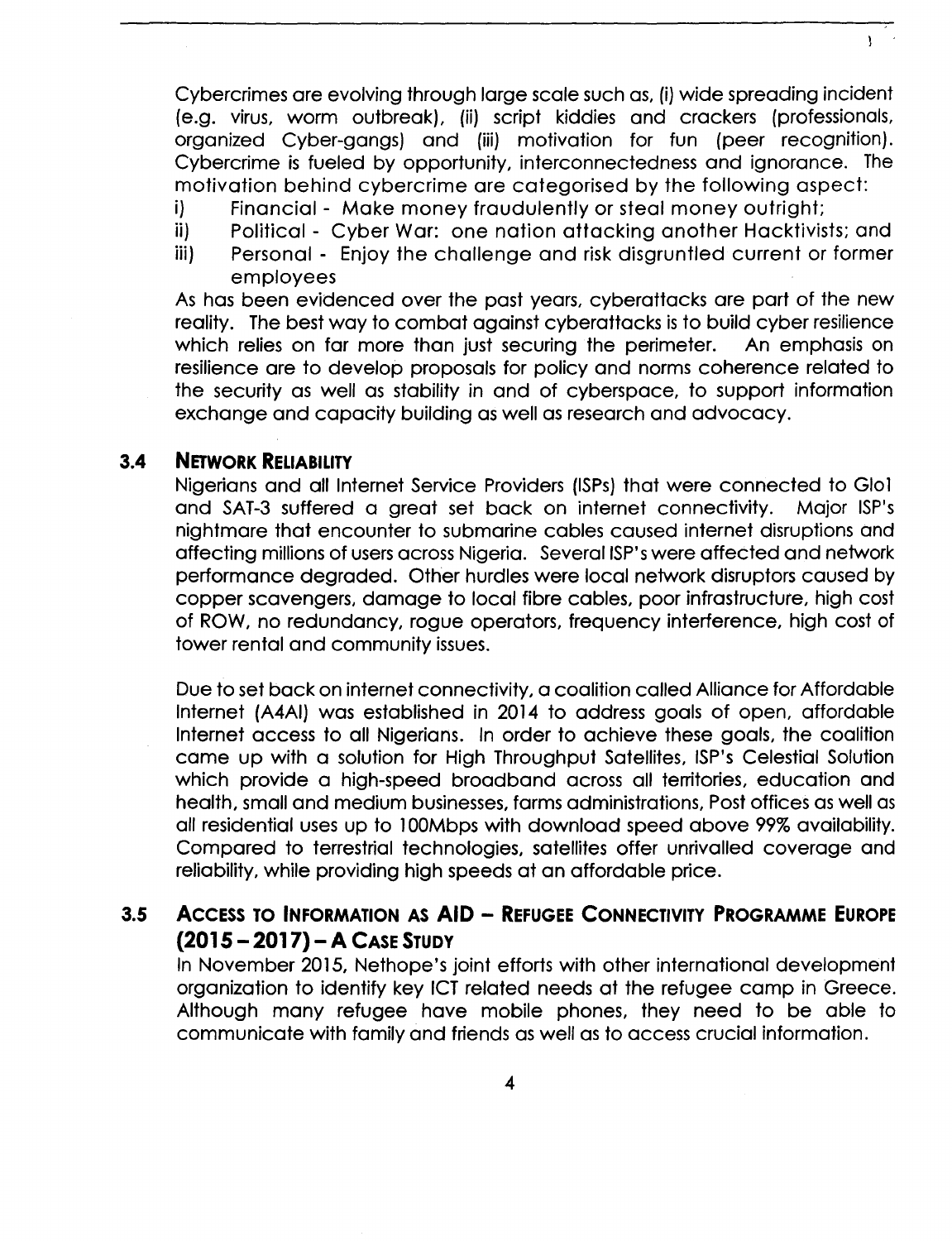Between November 2015and December 2016, the Nethope-Ied has deploy 81% connectivity at various refugee camps in Greece. An estimate 600,000 usersat 81 locations connected and have been benefiting from the services. All refugee networks are cloud-managed, monitored 24/7 as well as protecting 2.4 million DNS queries every 24 hours. This clearly illustrates that communication is aid as it can be categorised among others as a basic needs.

### **3.6 YAHSAT CONNECTED WORLD**

Africa will transform into a single digital market to enhanced connectivity and creates empowered societies. Impact of broadband connectivity are that 10% increase in broadband connectivity are equal to 1.38% which increase in GDP of developing nations. Connectivity challenge in Africa are satellite broadband hence Yahsat connecting various communities and companies across Africa such as Schools, Clinics, Commerce Banking GSM Backhaul, Island Sites GSM as well as Under Served Areas Rural Communities, Lodges, Ferries, Police Stations, etc.

Other initiative projects through Satellite Broadband are:

- i) e-Learning: 1,000 students connected at Primary School in Kenya. Students are not only encourage to attend school, but have great access to resources;
- ii) e-Healthcare: more than 30 health clinics have access to information in Kenya while 10,000 people per day receive quicker, more cost-effective care due to improved communication;
- iii) e-Government: 207 National Libraries have internet labs across the Eastern Cape, South Africa:
- iv) e-Government: 1.2 million retired government employees currently have access to their pension funds:
- v) e-Government: 8.6 million listenershave access to live announcements;
- vi) Remote living with full connectivity connections over Satellite Broadband.

## **4. CONCLUSIONS**

ICT is the key to unlocking Africa's full potential socially and economically, while Communication Networks are the roadmap to finding the lock. However the biggest challenges to providing universal access to socio-economic development in Africa is in providing people with affordable, reliable and ubiquitous access to ICT. Depending on their circumstances, people have many different requirements ranging from:

i. Access to basic services which enable significant improvements to their daily lives;